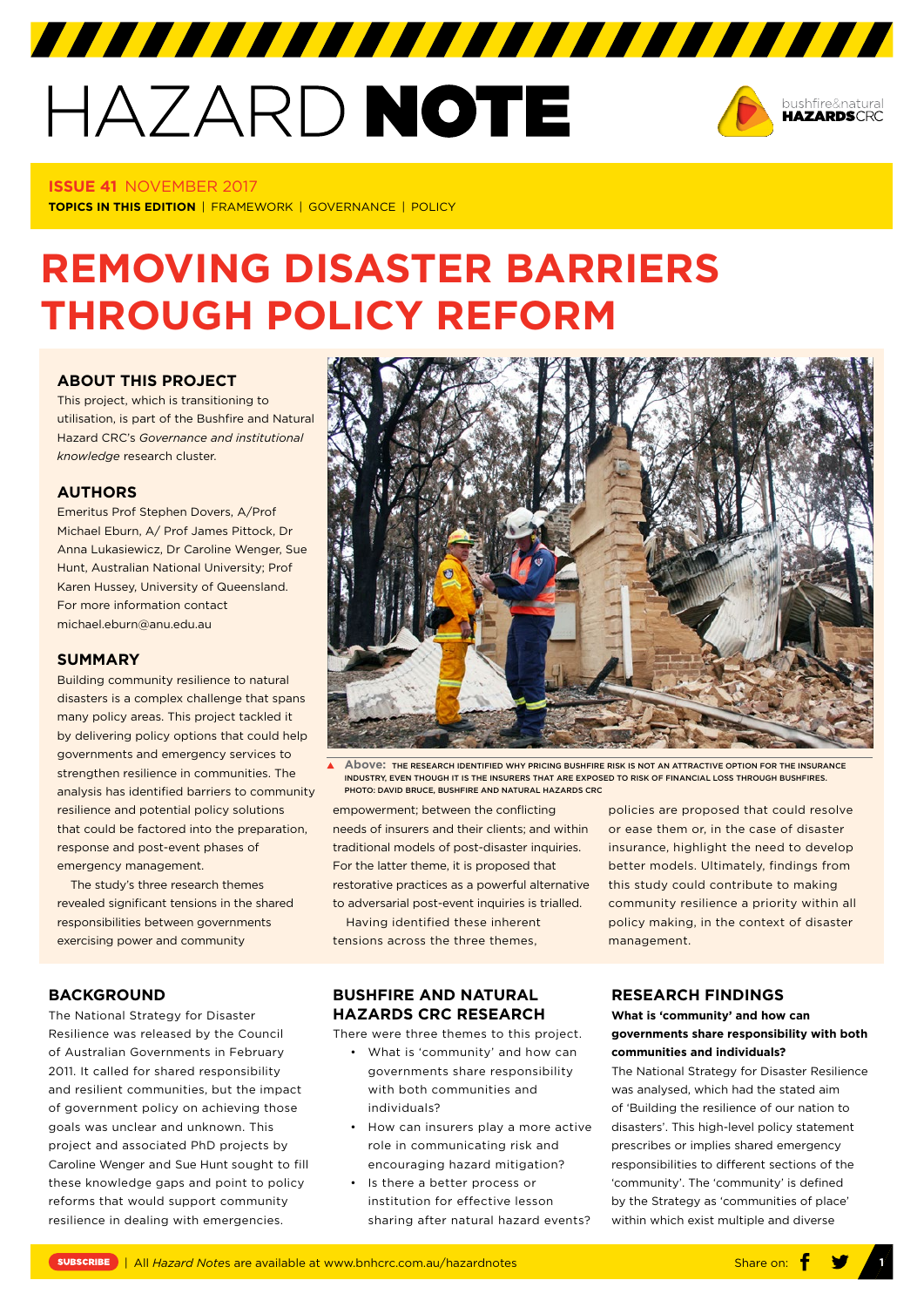



**Above:** THE STUDY UNCOVERED POLICY DIFFICULTIES AROUND SHARING RESPONSIBILITY FOR DISASTER MANAGEMENT BETWEEN THE GOVERNMENT AND INDIVIDUALS. PHOTO: MICHAEL DAWES (CC BY-NC 2.0).

'communities of interest'. For the purposes of this theme, the researchers focused on the different actors within a community of place, such as households and individuals, private businesses, infrastructure operators, government agencies and community organisations.

The analysis clarified the types of societal actors and the responsibilities that they have. For example, the Strategy outlines four broad responsibilities for individuals on the preparation and response phases of a disaster.

These are:

- 1. Understanding their risks and adequately preparing for them
- 2. Becoming actively involved in their local community disaster preparedness
- 3. Acting on relevant advice received from government and other community sources; and
- 4. Assuming responsibility for vulnerable household members (including pets and livestock).

The analysis also outlined the range of potential policy options that could enforce these responsibilities, which includes education and training, financial incentives and disincentives, and legislation, among others. The analysis also revealed a significant tension in the existing policy

#### **END-USER STATEMENT**

Creating sound emergency management policy in government remains an iterative process in all Australian jurisdictions. This project has demonstrated that translating public policy into readily identifiable and measurable community resilience outcomes presents a range of challenges. Among the tools that contribute to resilience are those driven by the private sector, such as insurance, and the inquisitorial processes employed post-event. This research has underlined some misconceptions, such as the minor extent to which insurance loss from bushfire is significant in an actuarial sense, while pointing to the problems of implementing highly theoretical approaches on the ground in local communities. The findings in relation to the restorative justice approach is indicative of a need for further innovation and research in this context.

**– John Schauble, Director EM Resilience, Emergency Management Victoria** 

between the role of government agencies as central coordinating authorities in disaster management and the vaguer emphasis on community and individual empowerment.

To achieve disaster resilience, community actors must be aware of and able to accept the various responsibilities that the Strategy assigns them. This is why community empowerment and capacity building are also emphasised. However, they are also more vaguely defined. By clearly articulating community actors' responsibilities, the analysis underlines tensions and contradictions that can arise.

One such tension is the capacity of community actors to fulfil their responsibility

to prepare for disasters that may require substantial physical modifications to a property. This often leaves renters with relatively little direct power to act as they rely on their landlords to ensure disaster preparedness. Conflicts can also arise between the need of emergency services to be in control of disaster response, and businesses wanting to maintain or resume normal acitivities (one of their stated responsibilities). This is regularly illustrated in post-bushfires when affected areas are closed to ensure public safety, while local farmers wish to enter as soon as possible to take care of affected livestock. Solutions to these tensions exist and are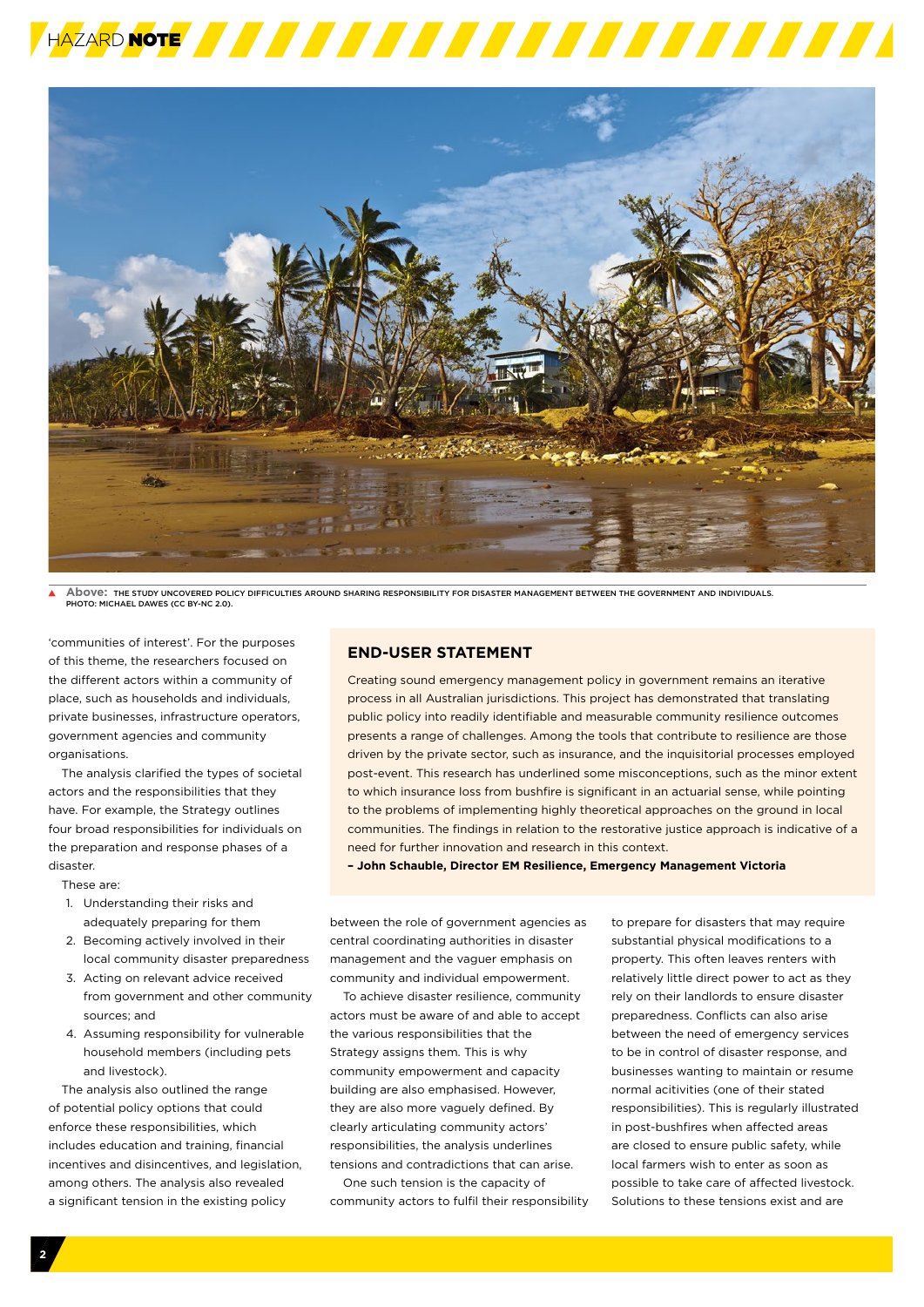



**Above:** THIS RESEARCH SUGGESTS THE TRIALLING OF RESTORATIVE PRACTICES INSTEAD OF POST-EVENT INQUIRIES, SUCH AS THE INQUIRY AFTER THE 2011 QUEENSLAND FLOODS. PHOTO: ANGUS VEITCH (CC BY-NC 2.0)

best implemented in the preparation phase of disaster management, which is why the Strategy focuses on collaboration and partnership between emergency services and community actors.

The general policy trend to promote community empowerment while maintaining government control over disaster management is consistent with many other countries, making the project's analysis of 'community responsibilities' and their policy implications internationally relevant.

#### **How can insurers play a more active role in communicating risk and encouraging hazard mitigation?**

Two key arguments were identified and analysed: that insurance price does and should reflect bushfire risk, and that insurance price signals might encourage those seeking insurance against bushfire losses to mitigate their bushfire risk. The research identified why pricing bushfire risk is not an attractive option for the insurance industry, even though it is the insurers that are exposed to risk of financial loss through bushfires. Individual risk assessment of properties would be prohibitively expensive for insurance companies to countenance given that house loss by bushfires, even after catastrophic events, does not represent a major cost to the industry. Other natural hazards – flood, cyclone and hail – are much more costly and are considered in

finer detail by Australian insurers.

Alternative tools were identified that could be incorporated into insurance to encourage risk mitigation, such as the adoption of a 'no claim bonus', providing rebates for mitigation measures, asking relevant questions and relying on the homeowner's duty to reply with 'utmost good faith' to bind the owner to those answers, and external certification of homes and risk mitigation. However, these have their limitations and costs, for example a 'no claim bonus' scheme, such as that used in motor vehicle insurance, may reflect risk when there is a recurring activity, such as driving, but will be less accurate when the risk is damage from a rare but catastrophic event. A rebate scheme may reward property owners for investing in mitigation such as water tanks, pumps and sprinklers, but does not guarantee that they are actually installed and ready for use. Asking relevant questions may give risk information about a property, but actually calculating different premiums to reflect risk may cost more than the benefit to insurers. Finally, private certification would no doubt lead to an industry of certifiers. A 'qualified inspector' would see an incentive to provide the cheapest and fastest fire-risk assessment. There would also be pressure to certify that a home is more fire ready than it actually is. Insurers would find it difficult to verify the quality of fire-risk assessment and they may inadvertently undercharge policyholders. Such a process most closely equates to an individual risk assessment by

the insurer, but does not avoid the costs and problems associated with calculating individual premiums.

This research demonstrates to policy makers and individuals in fire-prone areas that insurance price should not be relied upon as an effective tool for communicating risk, or for encouraging risk mitigation by individuals, in particular with regard to bushfire risk. While insurers may allow premiums to reflect risk on a landscape level, individual risk is too expensive and complex to quantify. Communicating the message for individual, property-level mitigation will require other policy responses.

#### **Is there a better process or institution for effective lesson sharing after natural hazard events?**

In earlier research, Eburn and Dovers have argued that alternatives to quasi-judicial inquiries after significant natural hazard events should be explored if the Australian community is to learn from catastrophic events without destroying the good will of the emergency services and, more importantly, their volunteers. Their ongoing research has critiqued the adversarial processes used in inquiries. Restorative practices have been identified as a better, alternative way of conducting reviews. A discussion paper on this theme, Learning for emergency services, looking for a new approach, will be finalised in late 2017.

This research recommends the adoption